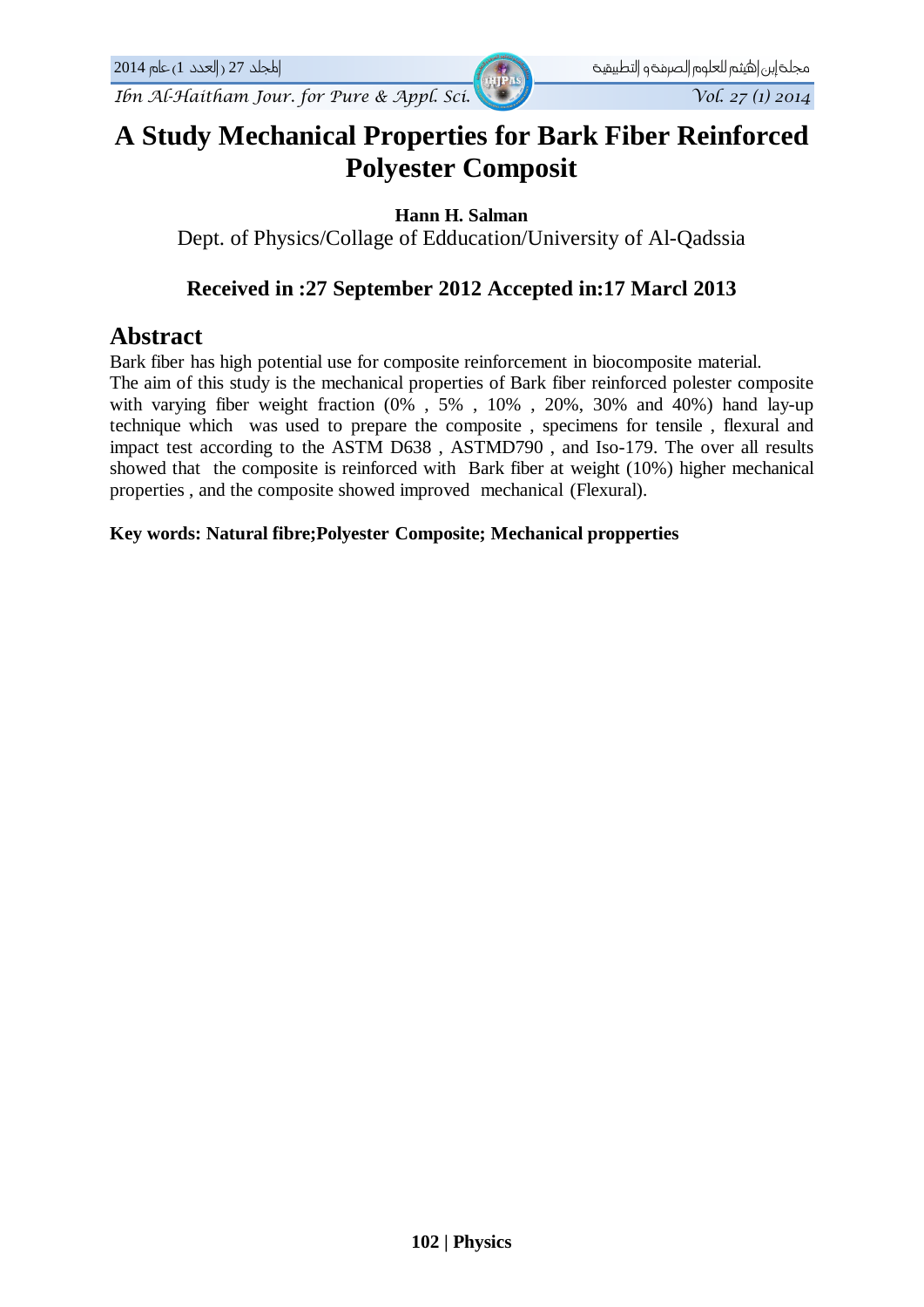*Ibn Al-Haitham Jour. for Pure & Appl. Sci. Vol. 27 (1) 2014* 

#### **Introduction**

Natural fiber reinforced polymer composite have rasid great interest among material scientists and engineers in recent years due to the need for developing an environmentally friendly material[1]The use of panels made of natural fibre-reinforced compositeswhich are increasing in the automobile indusry[2],It has been observed that natural fibre reinforced composites have properties similar to traditional synthetic fibre reinforced composites. Natural fibre composites have been studied and reviewed by a number of researchers(Dufresne 1997;Dufresne and Vignon 1998;Mao et al 2000;Kaith et al 2003;Nakagaito et al 2004;2005;Bhanagar and Sain 2005).One of the most appropriate examples of this is the substitution of inorganic fibres such as glass or aramid fibres by naturral fiber(BledzkiandGassan 1999;Chauhan et al 1999;Chakraborty et al 2006).All these properties have made natural fibres very attractive for various industries currently engaged in searching for new and alternate prducts to synthetic fibre reinforced composite[3] . New environmental regulation and uncertainty about petroleum and timber resources have triggered much interest in developing composite material from natural fiber [4] . Significant research efforts have been made and currently being spent in developing natural fiber reinforced composites .

 Natural fibers have advantages over synthetic or man made fibers such as galss and carbon due to these reasons : Low cost , low density , acceptable specific strength properties , ease of sepration , carbon dioxide sequestration and biodegradability [5] , for household's applications ,furniture composite panels are made from chopped natural fiber that produces wood-replacement products [6] , one of the most widely used natural fibers is Bark fiber which has been successfully incorporated in variety of applications . Bark fiber is the outermost layers of stems and roots of woody plants , plants with bark include trees , woody vines and shrubs [7]

## **Material and Method**

The fibers was Bark fiber obtained from pine bark and the matrix used was polyester , and used the method Hand lay-Up technique for manufacturing the composite with varying fiber weight fraction (5%, 10%, 20% , 30%, 40%) the tensile and flexural tests were carried out using testing machine , Instron 1195 tensile , while impact test used type charpy test , the tensile flexural and impact tests were in accordance to the ASTM D638 , ASTD790 , and Iso-179[8- 10] .

#### **Results and Discussion**

The experimental results of tensile strength are shown in figure 1 , the general conclusion can be said that the fiber loading significantly affects the mechanical properties of the composites . the fiber has proven its function by the increase of the tensile strength as compared to neat polyester .

It also can be observed that the composite of (20%) fiber content showed the highest tensile strength .

Fig2 shows that the addition of fiber significantly affects the flexural strength of the composite .

 It also can be noticed that the optimal fiber content in order to obtain the highest flexural strength for composite was (10%) wt . The addition of break fiber in the composite also shows significant effect of the impact strength .

 Based on the results, there is asimilar trend as shown fig. (1,2) and (3) where the properties for composite showed steep decline beyond their optimum values .

 This was due to higher fiber content load to higher fiber to fiber contact . As a result, it led to poor interfacial bonding between the fiber and the matrix and hence adecrease in the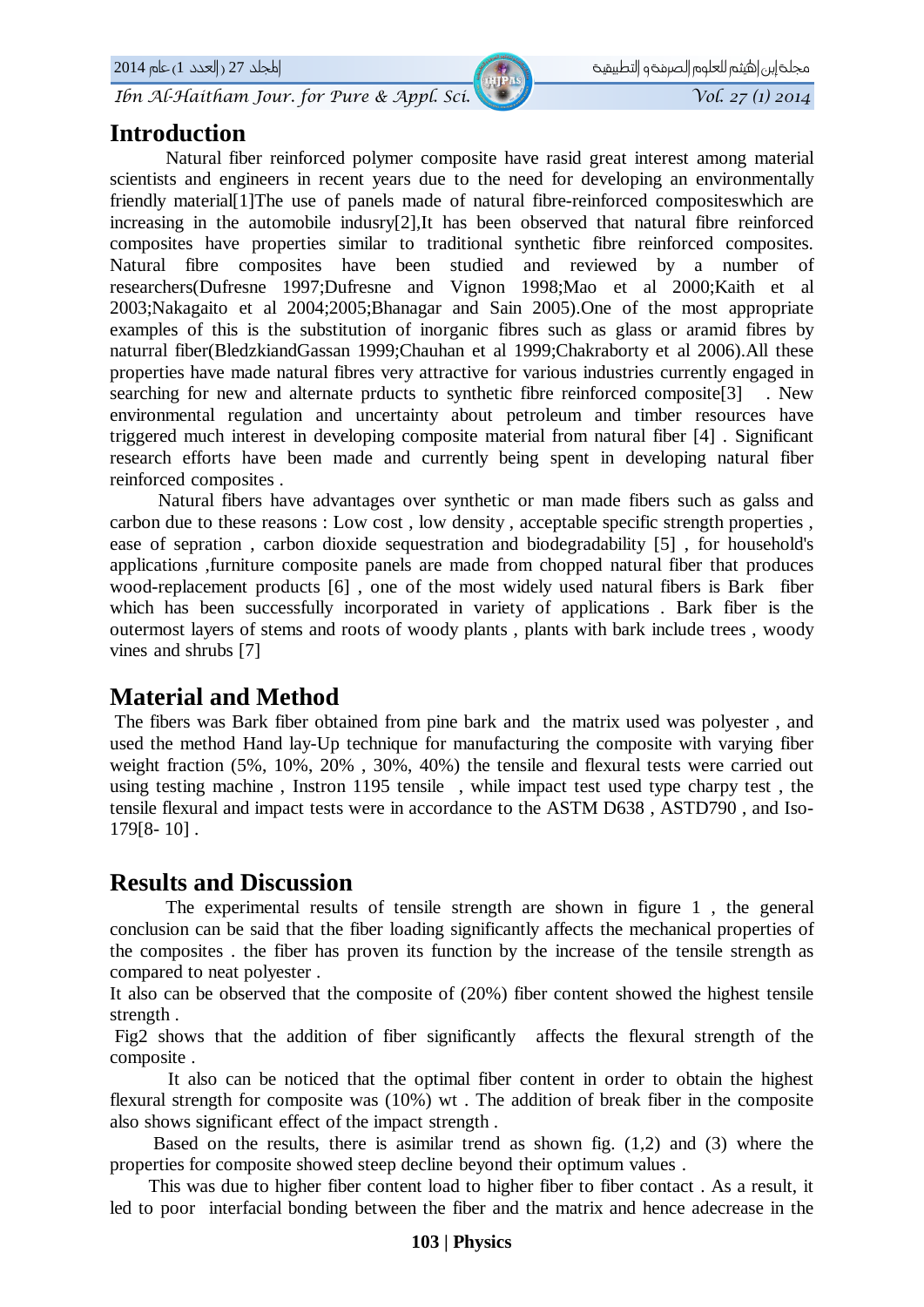*Ibn Al-Haitham Jour. for Pure & Appl. Sci. Vol. 27 (1) 2014* 

mechanical properties . Thus , it can be said that the maximum fiber content to allow the fiber to fully moistened is by the matrix for compositeswhich were subjected to the optimum fiber content , This explains why beyond the optimum weight fraction , the mechanical properties composites were experiencing steep decline. The size of the fiber affects the interfacial shear , normal stress and fracture characteristics dramatically [11] .

#### **References**

- **1.** liy,maiyw (2006) interfacial characteristics of sisal fiber and polymeric matrix , J, of adhesion , 82 , 527 – 554 .
- **2.** Mopleston, P. (1997)natural fiber reinforced composites , modern plastic Internotional,May,39.
- **3.** Singa S.,Vijay Kumar, (2008) Mechanical properties of natural fibere reinforced polymer composite,31,791-799.
- **4.** leman, Z. Sapuan Sm , Saifol Am ,and Maleque MA , Ahmed , (2008) Moisture absorption behavior of sugar plam fiber reinforced epoxy composite material and Design  $,29$ ,  $1666 - 1670.$
- **5.** Monanthy, A. K .; Misra, M .; Drzalt , (2002) Sustainable bio-composites from renewable resources opportunities and challenges in the green materials world , J. of polymer & Environmrnt,  $10 \cdot 19 - 26$ .
- **6.** Weinheimv , Verlag , GmbHVCH , Goack , (2006) cars from bio-fiber , 449 457 .
- **7.** 7-Ravein , Peter H , Evert , Rayf . Curt, (1981) is , Helenan Biology of plants New York , N.Y. Worth Publishers , 641.
- **8.** Ives , Mead and rily , (1971) Hand book of plastics Test method , some details of standard test , London.
- **9.** Han, K. S. and ovtsky, J. K . (1983) ASTM composite ,14(1):67 70.
- **10.** Pilling, M. W. ;byatesand , M. A. Black , (1979) , Journal of material science , Chapman on Hally.14 (9): 1326 – 1338.
- **11.** 11- Bismarck, A.; Araberr , I.Spring ,J. ;Lampke ,T. ;wielage, B.; Stamboulis ,A. Shenderovich, I.and Limbach, H. (2000) surface characterization of flax hemp and cellulose fibers , surface properties and the water uptake behavior J. of polymer composites , 23 , 872 – 894 .



**Figare No.(1): Variation of the tensile strength of polestar with weight of bark fiber**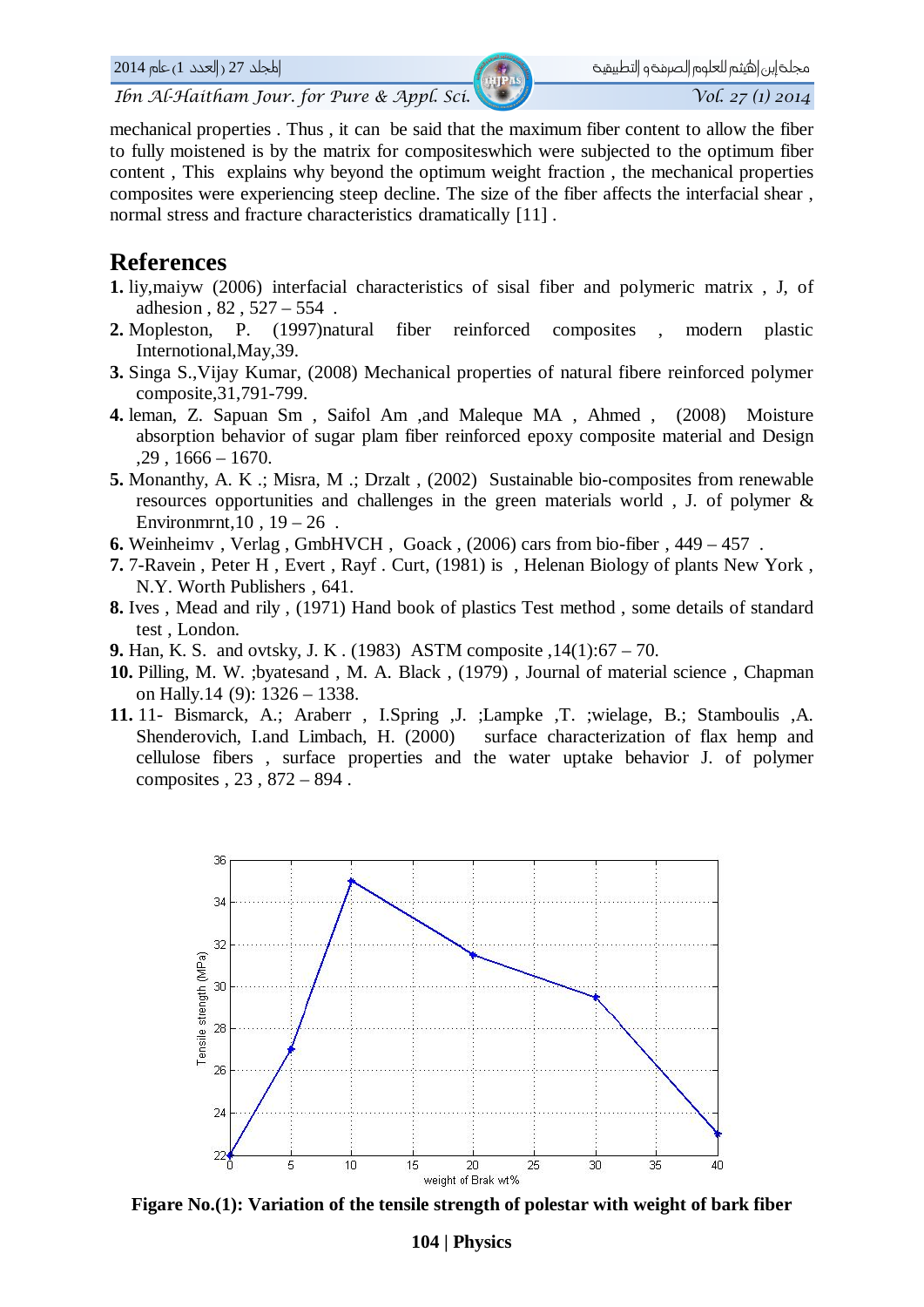

Figare No.(2): variation of the flexural strength of polestar with weight of bark fiber



Figare No.(3): Variation of the Impact strength of polestar with weight of bark fiber